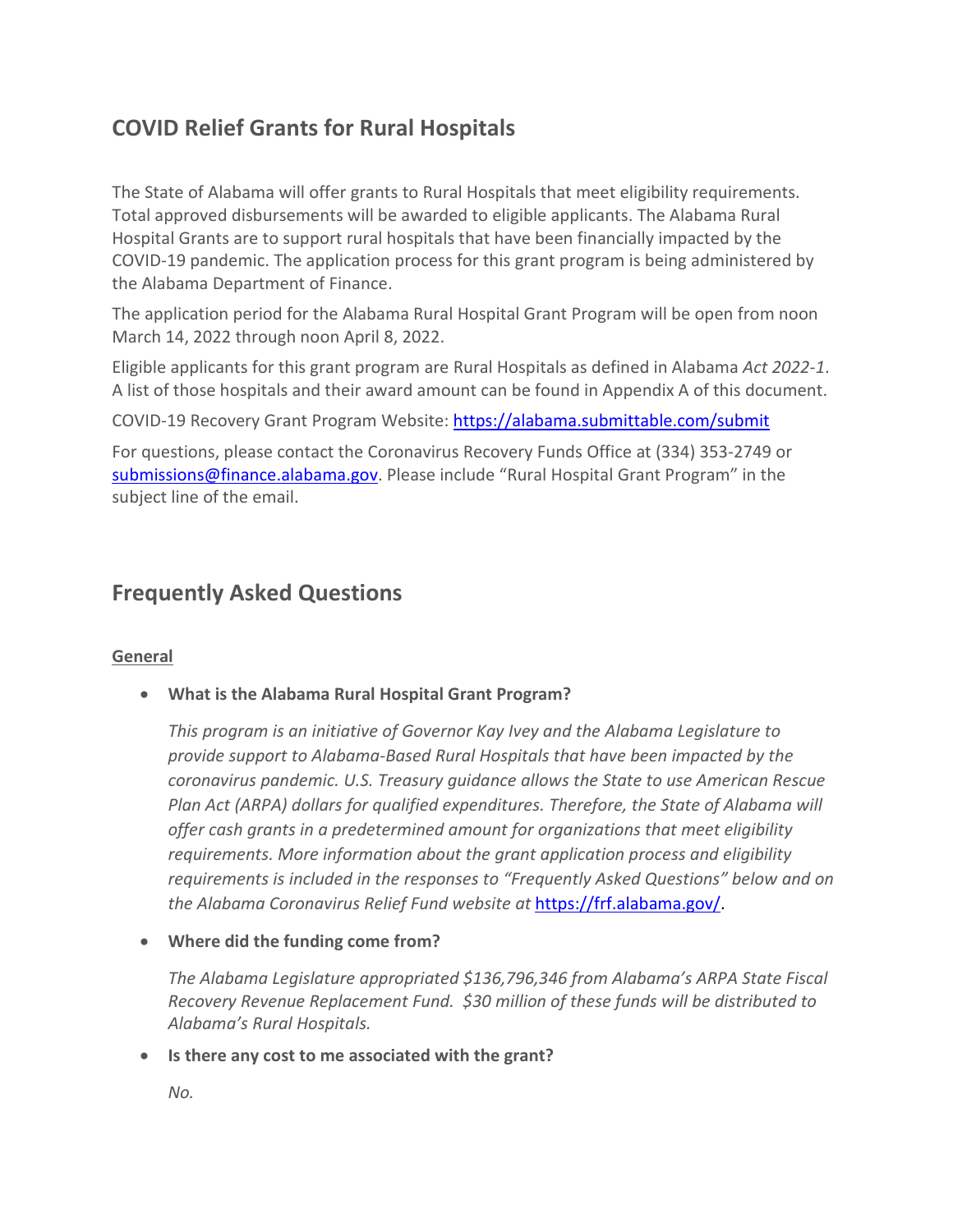# • **What is the timeline of the application?**

*Monday, March 14, 2022 – Friday, April 8, 2022*

*Starting at noon on March 14, 2022, eligible rural hospitals may submit an application through the Department of Finance's Submittable [Online Portal.](https://alabama.submittable.com/submit) The application period closes at noon on Friday, April 8, 2022.*

# • **What is the deadline to complete the application?**

*On April 8, 2022 at noon.*

# • **How many providers will receive the funds?**

*Grants will be awarded to eligible Rural Hospitals across the State of Alabama. Please see Appendix A attached to this document.*

• **What type of expenses are not permissible under this grant?**

*This grant award is to be utilized to support the provision of police, fire, and public safety services. The Funds may not be used for the following*:

- *To offset a reduction in net tax revenue;*
- *For deposit into pension funds;*
- *For debt service or replenishing financial reserves;*
- *For satisfaction of settlements or judgments;*
- *Or, any project or use that conflicts or contravenes the purpose of the American Rescue Plan Act*

*For further context of permissible use of the grant award, please review Coronavirus State and Local Fiscal Recovery Funds Guidance and Coronavirus State and Local Fiscal Recovery Funds Frequently Asked Questions on the [U.S. Department of the Treasury](https://home.treasury.gov/policy-issues/cares/state-and-local-governments)  [Website.](https://home.treasury.gov/policy-issues/cares/state-and-local-governments)* 

#### • **How will I be notified about the status of my application?**

*To find out the status of your application, please log into your online portal.*

### • **Is there a way for me to know that my application was successfully submitted?**

*You will receive an email confirmation letting you know your application has been submitted. You may also log into your online portal.*

#### • **Who can I contact to follow up with my application?**

*Please log into your online portal to find the status of your application.*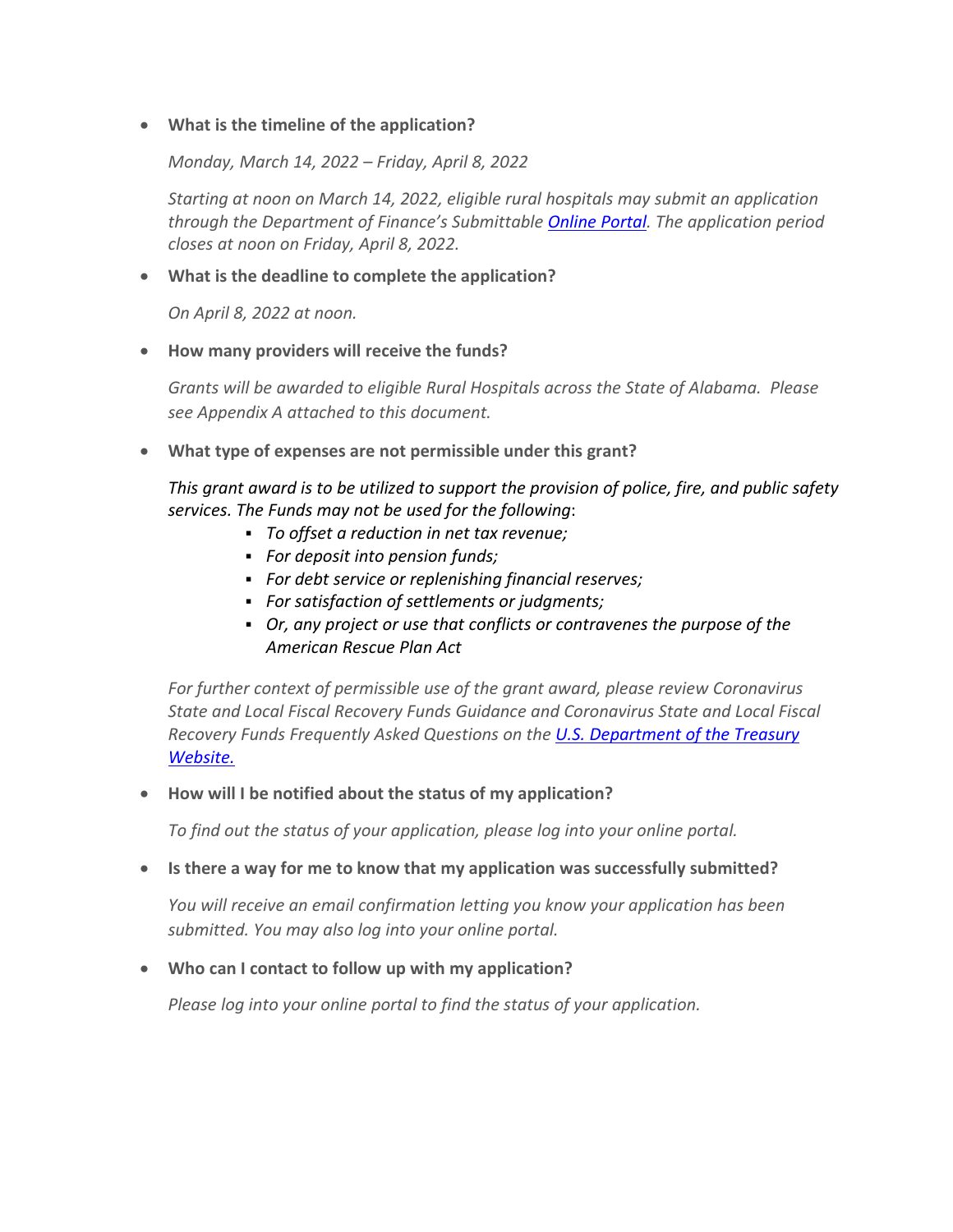# **Eligibility**

• **Who is eligible to apply?**

*Rural Hospitals as defined in Alabama Act 2022-1. Please see attached Appendix A.*

• **Can I apply more than once for the same Rural Hospital?** *No.*

#### **Application Process**

• **What information do I need to have to complete my application?**

*You will need contact information for the Rural Hospital, including the hospital's EIN, copy of an updated W-9, a copy of a voided check or bank memo, and any other supporting documentation that may be deemed necessary for award.*

• **Will I have the option to save my application to make any changes and submit later or will I be required to complete the application in a single online session?**

*You may save your application and come back to it at a later date (prior to application deadline) using your online portal credentials.*

• **Can the application be changed after it has been submitted?**

*No. Once the application has been submitted, you will not be able to make any changes.*

• **Can I resubmit my application if I fail to submit supporting documentation with my application?**

*Only one application per rural hospital will be accepted. If you omit information, you may be contacted as the application is processed and allowed to submit supporting documentation as required for the program.*

• **Can I submit my application via regular mail or email?**

*No. Currently, the program is only accepting applications through Submittable [Online](https://alabama.submittable.com/submit)  [Portal.](https://alabama.submittable.com/submit)*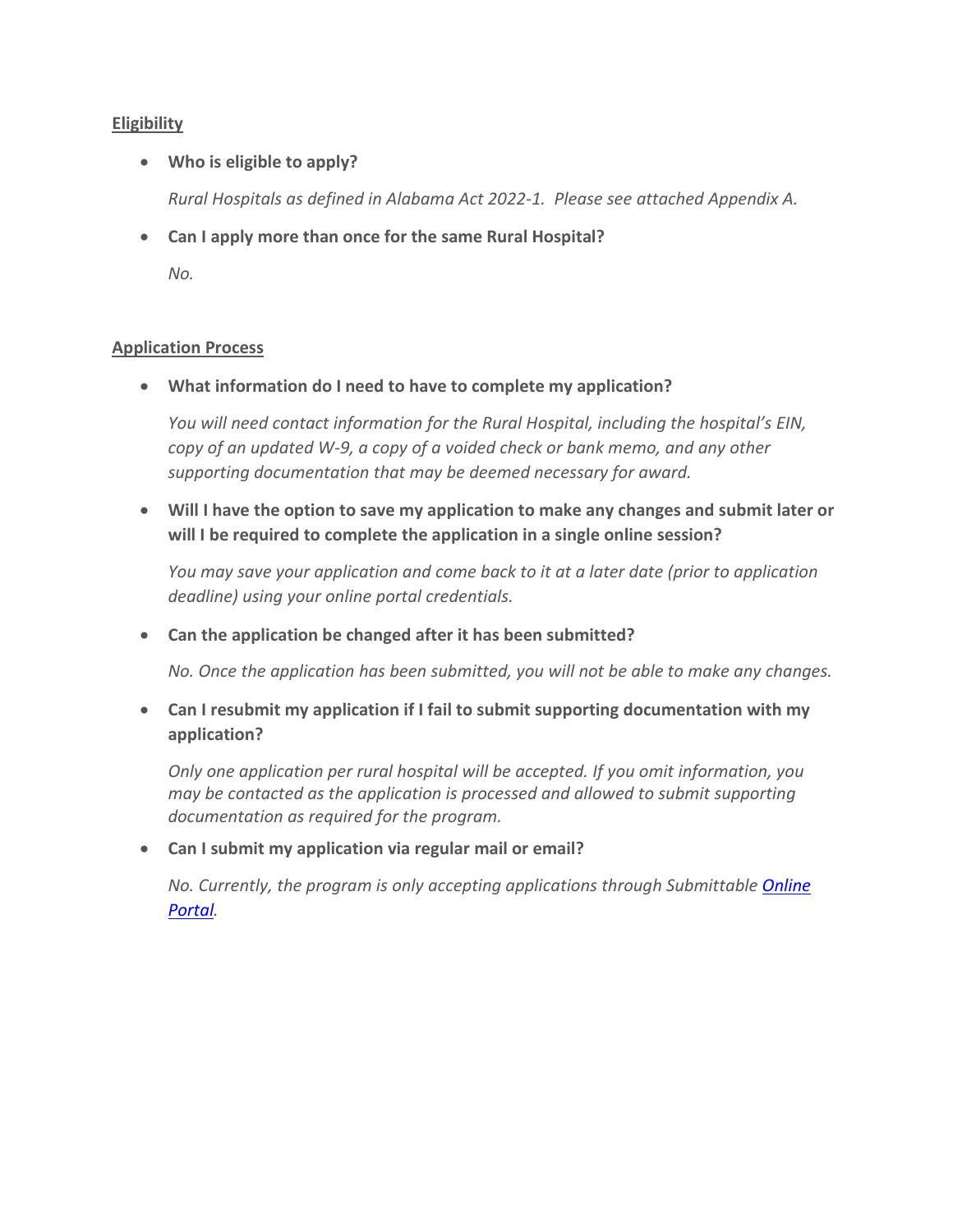### **Payment Information**

• **How will I receive my funds (by check or direct deposit)?**

*Grant funds will be disbursed by direct deposit using the bank information provided on the application. To help ensure that payments are properly distributed, bank information submitted with an application will be subject to review prior to the distribution of funds. To avoid delays in the disbursement of grant funds, applicants must provide bank account information for a depository account with a valid bank routing number. If the bank information provided is for a prepaid debit card or similar payment medium, this bank information will be subject to manual review and confirmation before the funds are disbursed. (Please note, although these verification measures may slow down the disbursement of grant funds, they are necessary to ensure that your organization is the one receiving any grant funds awarded and that an application has not been submitted on your behalf without your knowledge.) If the bank information provided with the application has previously been designated as fraudulent, the grant application will be denied.*

• **Will these funds be issued to me as a loan or a grant?**

*A grant.*

# • **Do I have to repay these funds?**

*No, unless it is determined the information contained within the application was false, fraudulent, or materially misleading or if it is determined that the funds were utilized for an impermissible use.*

#### • **How much can I apply for?**

*A Rural Hospital applicant may apply for and be awarded a grant equal to the amount shown in Appendix A.*

# • **How will the amount of the grant award be determined?**

*Grant awards to eligible rural hospitals will be based on the number of licensed beds in each facility.* 

# • **Do I need to document or report how I use the funds I receive?**

*Yes, you should document the use of the grant award and retain that information for the purpose of possible future federal, state, or other audits.*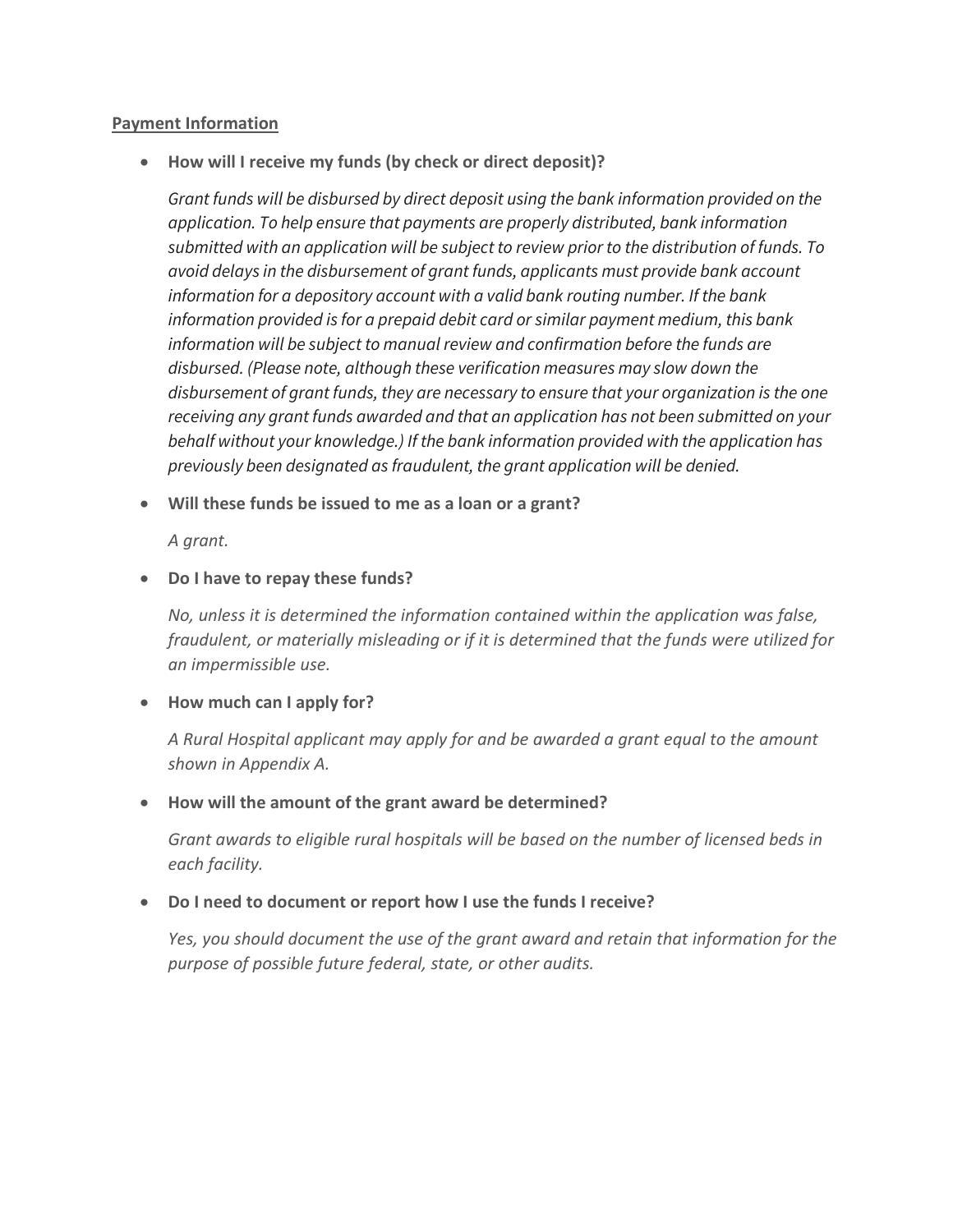# **Account Registration**

• **Will I have to create an account/profile in order to complete the application?** *Yes. To apply, please go through the [Online Portal.](https://alabama.submittable.com/submit)*

# **Technical Troubleshooting**

• **Who do I need to contact if I have any technical difficulties with the application process or if I'm unable to log into my account?**

> *For Application Customer Support, please contact: Submittable Monday-Friday 10-6pm (CST) Contact Submittable*